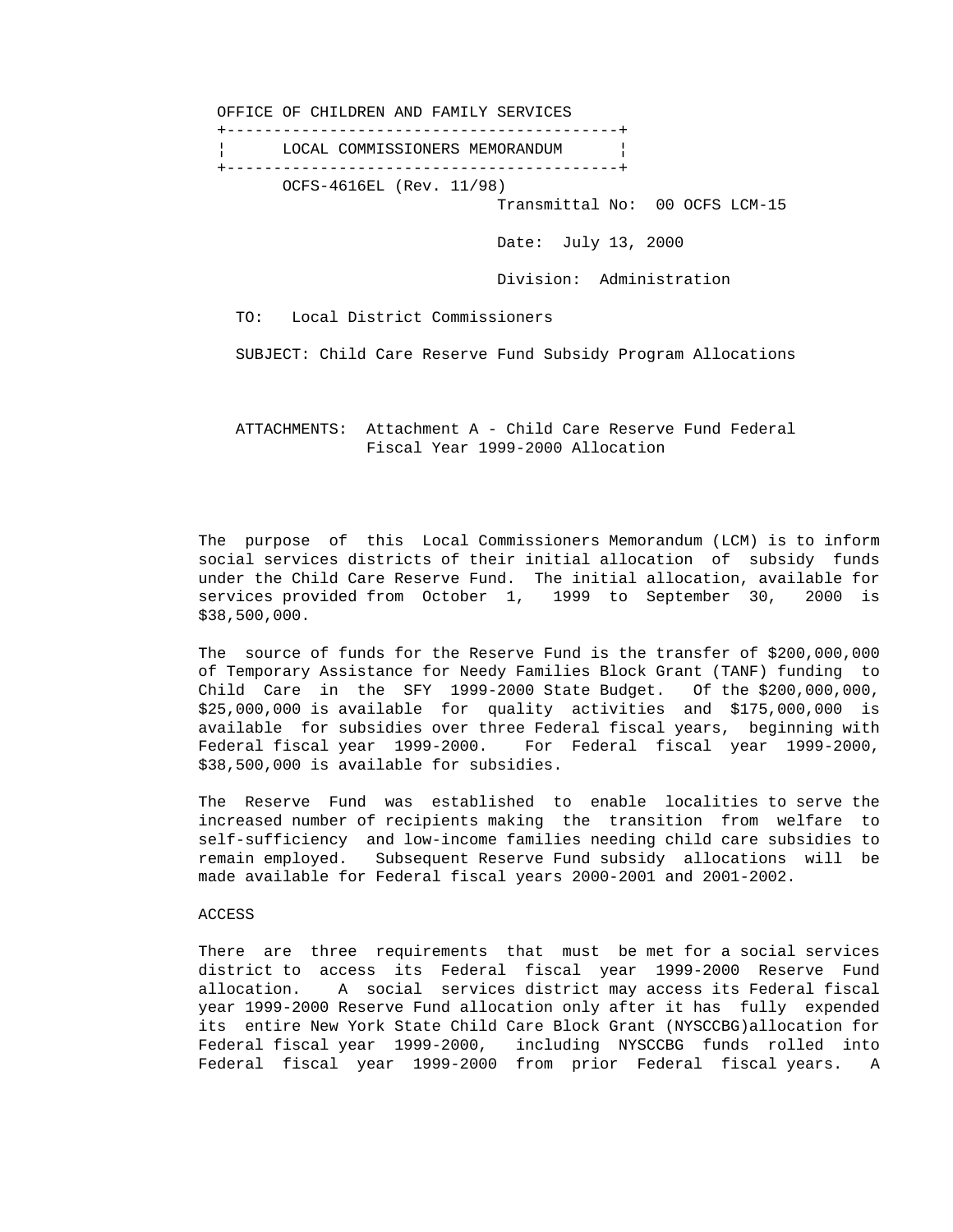Date 7/13/00

Trans. No. 00 OCFS LCM-15 Page No. 2

 district must also have expended local funds for child care to meet its annual maintenance of effort level. Finally, a district must have submitted and received approval from the Office of Children and Family Services, of an amendment to the district's Consolidated Services Plan indicating the amount of the Reserve Fund allocation being requested and the need for and intended use of the funds.

 Local districts were issued NYSCCBG allocations for the first half of Federal fiscal year 1999-2000 as well as annual maintenance of effort levels in 99 OCFS LCM-28. Additional NYSCCBG allocations for the first half of Federal fiscal year 1999-2000 were issued in 00 OCFS LCM-2 and 00 OCFS LCM-11. A subsequent LCM will publish NYSCCBG allocations for the second half of Federal fiscal year 1999-2000 based on the enacted SFY 2000-2001 State Budget.

## ALLOCATION INFORMATION

 Attachment A indicates local district Reserve Fund allocations for the October 1, 1999 to September 30, 2000 period totaling \$38,500,000. The factors considered in determining the allocations include a district's level of NYSCCBG subsidy expenditures relative to the district's NYSCCBG allocation, the number of children in need of child care and the cost of child care.

 Any portion of a district's Reserve Fund allocation for the period October 1, 1999 through September 30, 2000 that is not claimed by the district by March 31, 2001 will be available to the district through the end of Federal fiscal year 2000-2001, which is September 30, 2001. Claims for the period October 1, 1999 through September 30, 2000 cannot be rolled forward into the next Federal fiscal year.

 Each social services district may expend no more than 5 percent of its Reserve Fund allocation for administrative services. Administrative activities do not include the costs of providing direct services such as eligibility determinations and re-determinations; preparation for and participation in judicial hearings; child care placement; the recruitment, licensing, inspection, review and supervision of child care placements; rate setting; resource and referral services; training; and the establishment and maintenance of computerized child care information systems.

#### REIMBURSEMENT

 Claims for expenditures for child care services for families receiving public assistance will be reimbursed from the Reserve Fund at 75 percent, up to the district's Reserve Fund allocation. Claims for expenditures for child care services for all other eligible families will be reimbursed from the Reserve Fund at 100 percent, up to the district's Reserve Fund allocation.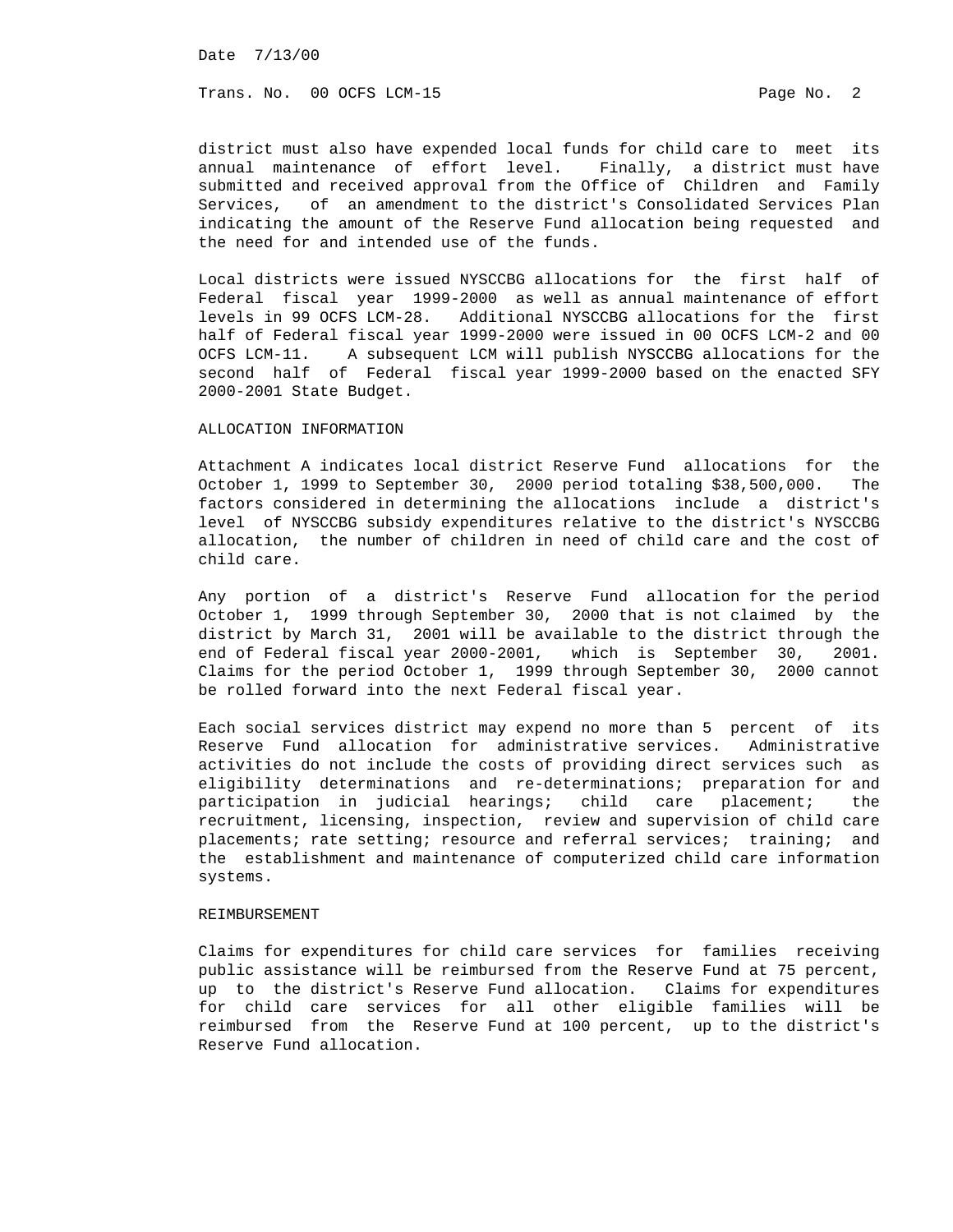Date 7/13/00

Trans. No. 00 OCFS LCM-15 Page No. 3

SYSTEMS INFORMATION AND CLAIMING INSTRUCTIONS

 The Systems and Claiming procedures for the Reserve Fund are the same as those for the NYSCCBG. Please refer to 99 OCFS LCM-28 for detailed information concerning these requirements.

## ELIGIBLE FAMILIES AND PARENTAL CHOICE

 The requirements under the NYSCCBG concerning families eligible for child care services and concerning parental choice also apply to this Reserve Fund allocation. Please refer to 99 OCFS LCM-28 for detailed information concerning these requirements.

### CONTACT PERSON

 If you have any questions regarding the information contained in this LCM, please contact Eileen Mahoney of the Bureau of Early Childhood Services at 1-800-343-8859, extension 3-0711, or direct dial (518) 473- 0711. Ms. Mahoney also may be contacted on-line, OFISLINK User ID #SVC109.

 If you have any fiscal questions, please contact the Office of Temporary and Disability Assistance Bureau of Financial Services:

 Regions 1-4 - Roland Levie at 1-800-343-8859, extension 4-7549 or dial direct (518) 474-7549; User ID #FMS 001. Region 5 - Marvin Gold at (212) 383-1733; User ID #OFM270.

 If you have WMS/Services questions, please contact Gerald Seeley of the Bureau of Services Information Systems at 1-800-343-8859, extension 2- 3087 or dial direct (518) 402-3087; User ID#OFL130.

 If you have WMS/IM questions, please contact Tully Lenihan of the Office of Temporary and Disability Assistance at (518) 474-8749; User ID#73A002.

Melvin I. Rosenblat **Donald K. Smith** Acting Executive Deputy Commissioner Deputy Commissioner

 $\overline{\phantom{a}}$  , and the contribution of the contribution of  $\overline{\phantom{a}}$  , and  $\overline{\phantom{a}}$  , and  $\overline{\phantom{a}}$  , and  $\overline{\phantom{a}}$  , and  $\overline{\phantom{a}}$ 

 Division of Development and Prevention Services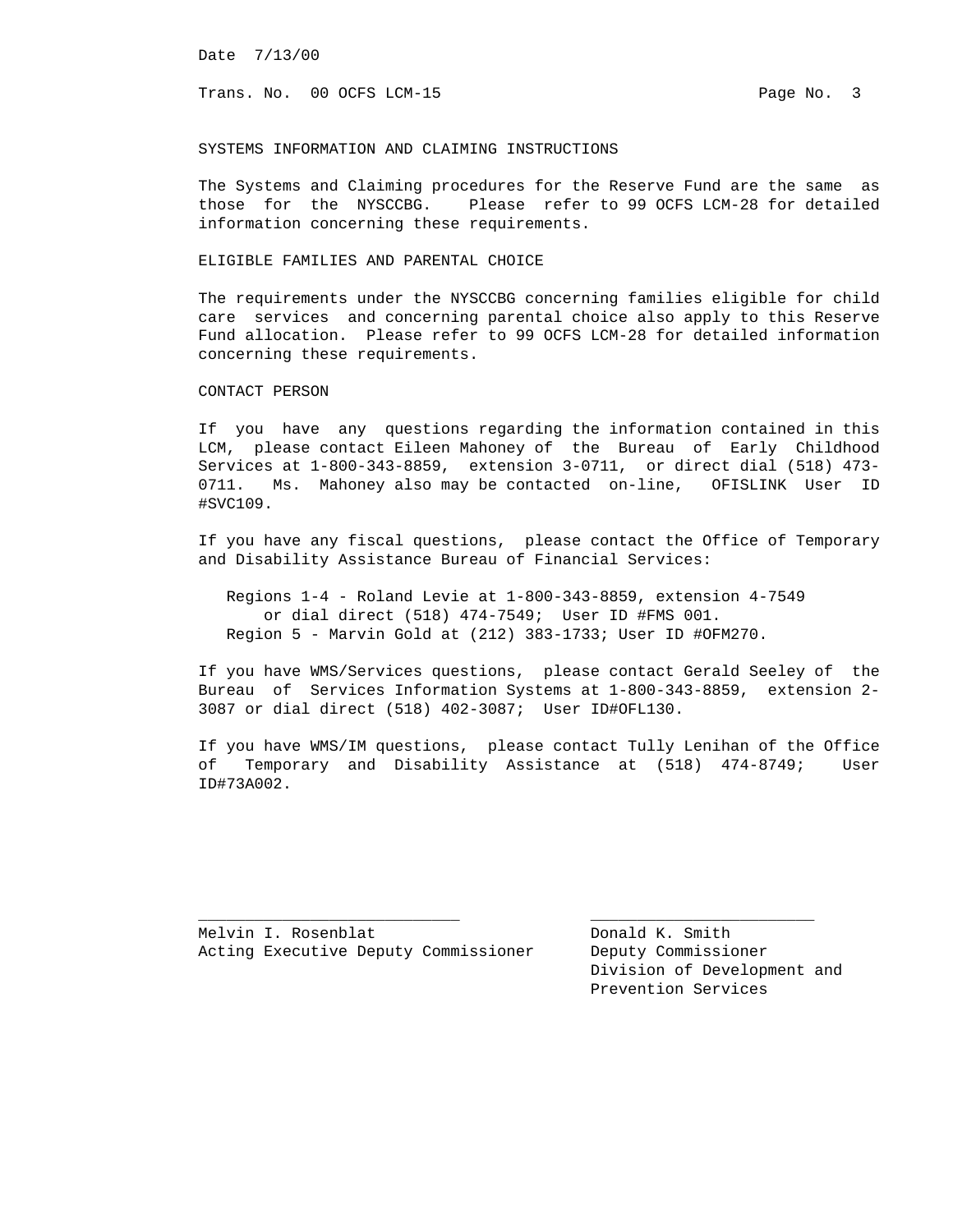# ATTACHMENT A NEW YORK STATE CHILD CARE BLOCK GRANT LOCAL DISTRICT ALLOCATIONS 10/1/1999 - 9/30/2000 RESERVE FUND - INITIAL ALLOCATION

|  |               | OCTOBER 1, 1999<br>THROUGH |  |
|--|---------------|----------------------------|--|
|  |               |                            |  |
|  | DISTRICT      | SEPTEMBER 30, 2000         |  |
|  | Albany        | \$462,443                  |  |
|  | Allegany      | 56,551                     |  |
|  | <b>Broome</b> | 192,804                    |  |
|  | Cattaraugus   | 106,671                    |  |
|  | Cayuga        | 71,213                     |  |
|  | Chautauqua    | 217,727                    |  |
|  | Chemung       | 183,237                    |  |
|  | Chenango      | 63,929                     |  |
|  | Clinton       | 93,603                     |  |
|  | Columbia      | 103,445                    |  |
|  | Cortland      | 62,844                     |  |
|  | Delaware      | 64,554                     |  |
|  | Dutchess      | 330,897                    |  |
|  | Erie          | 1,254,206                  |  |
|  | Essex         | 49,973                     |  |
|  | Franklin      | 58,850                     |  |
|  | Fulton        | 79,750                     |  |
|  | Genesee       | 86,528                     |  |
|  | Greene        | 21,694                     |  |
|  | Hamilton      | 1,127                      |  |
|  | Herkimer      | 68,308                     |  |
|  | Jefferson     | 130,229                    |  |
|  | Lewis         | 16,855                     |  |
|  | Livingston    | 38,441                     |  |
|  | Madison       | 70,617                     |  |
|  | Monroe        | 973,934                    |  |
|  | Montgomery    | 39,426                     |  |
|  | Nassau        | 2,853,350                  |  |
|  | Niagara       | 144,886                    |  |
|  | Oneida        | 282,664                    |  |
|  | Onondaga      | 666,972                    |  |
|  | Ontario       | 96,071                     |  |
|  | Orange        | 328,777                    |  |
|  | Orleans       | 73,435                     |  |
|  | Oswego        | 105,796                    |  |
|  | Otsego        | 34,235                     |  |
|  | Putnam        | 69,832                     |  |
|  | Rensselaer    | 117,915                    |  |
|  | Rockland      | 356,816                    |  |
|  | St Lawrence   | 107,331                    |  |
|  | Saratoga      | 179,382                    |  |
|  | Schenectady   | 376,232                    |  |
|  | Schoharie     | 31,843                     |  |
|  |               |                            |  |